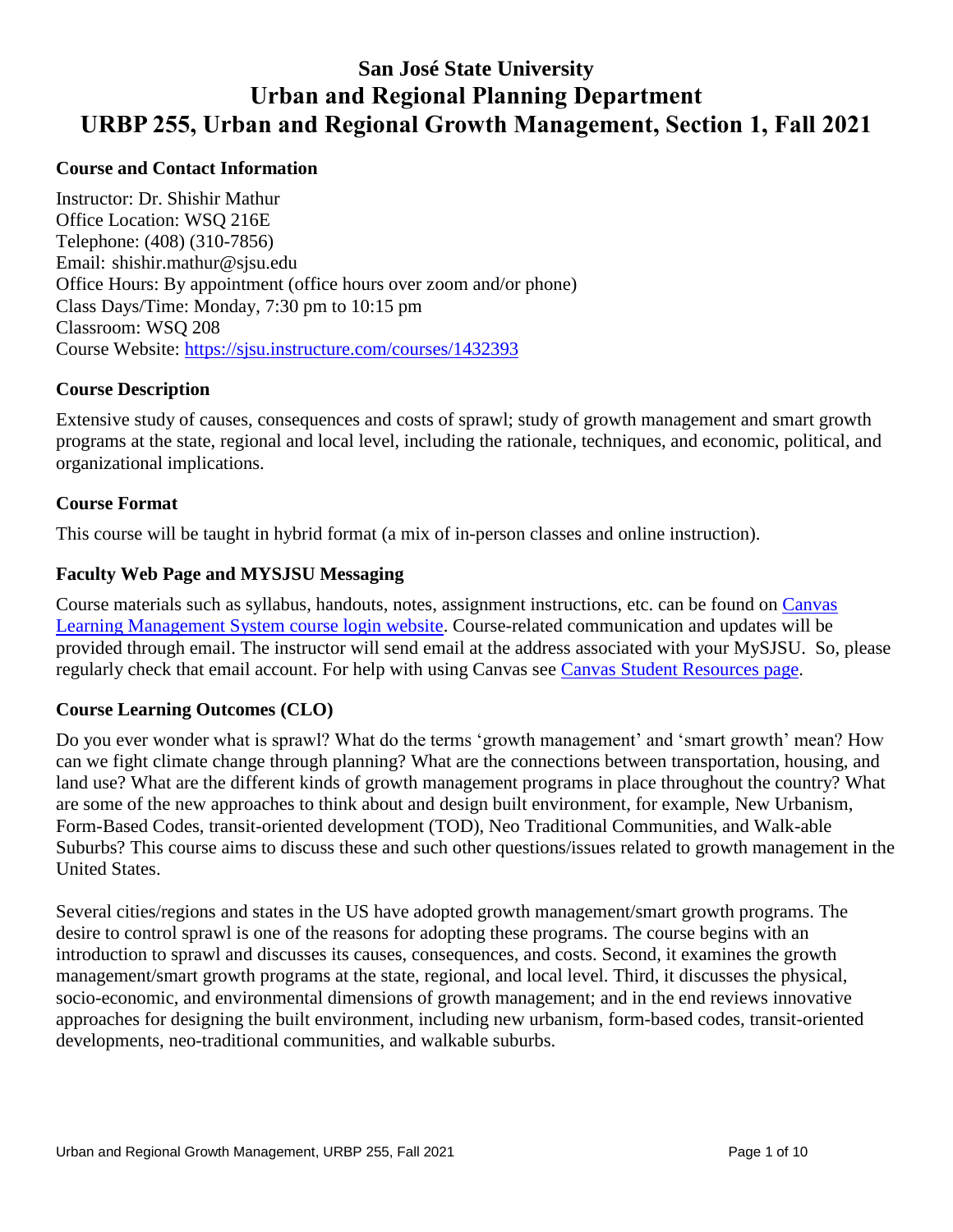This course partially covers the following PAB Knowledge Components:

3b) Governance and Participation: appreciation of the roles of officials, stakeholders, and community members in planned change.

3e) Social Justice: appreciation of equity concerns in planning.

Upon successful completion of the course, students will be able to:

- 1. Debate the pros and cons of urban sprawl.
- 2. Articulate the different types of growth management approaches and their benefits and disadvantages.
- 3. Identify the stakeholders and regulatory agencies involved in managing urban and regional growth.
- 4. Debate constraints and opportunities confronting communities in developing policy approaches to growth management.
- 5. Describe smart growth principles and best practices in managing urban and regional growth.

# **Required Texts/Readings**

Readings are electronically available through San Jose State University's learning management system (LMS), Canvas by Instructure. Instructor may also assign additional reading throughout the semester.

## **Other technology requirements / equipment / material**

Personal computer and good internet connection for work done outside the in-person class sessions and for the online class sessions.

# **Library Liaison**

Name: Peggy Cabrera. Email: [peggy.cabrera@sjsu.edu](mailto:peggy.cabrera@sjsu.edu) 

# **Course Requirements and Assignments**

Success in this course is based on the expectation that students will spend, for each unit of credit, a minimum of 45 hours over the length of the course (normally three hours per unit per week) for instruction, preparation/studying, or course related activities, including but not limited to internships, labs, and clinical practica. Other course structures will have equivalent workload expectations as described in the syllabus.

This class will be a combination of lecture by the instructor, in-class discussion, and presentations by the guest speakers. You have to read the assigned material *prior* to attending that week's class, and participate in class discussion.

 Question and Narrative" where "x" stands for the week number. See the weekly schedule for the week number. For every class marked "Discussion Seminar" in the weekly schedule, each student is required to contribute one question that they would like to see discussed in class. In addition to the question, describe the main points that you would like to see discussed as part of the discussion generated by that question. Write one or two paragraphs (75-100 words). This question will be in addition to any question you might want to ask to clarify a concept/part of the reading. The question and the description should be sent to the instructor at [shishir.mathur@sjsu.edu](mailto:shishir.mathur@sjsu.edu) by Sunday night with the subject line "First Name Last Name: Week "x" Discussion

The discussion question and narrative is only required for the classes marked "Discussion Seminar" in the weekly schedule. The weekly discussion question and narrative submissions will be graded based on completion and as well as demonstrated thoughtfulness of the reading material based on the level of insight and nuance reflected by the submission. In-class discussion requires participation but more importantly thoughtful reflection. You will not be assessed on the amount of participation per se, but rather your contribution to the course learning objectives and class discourse through insightful questions and comments.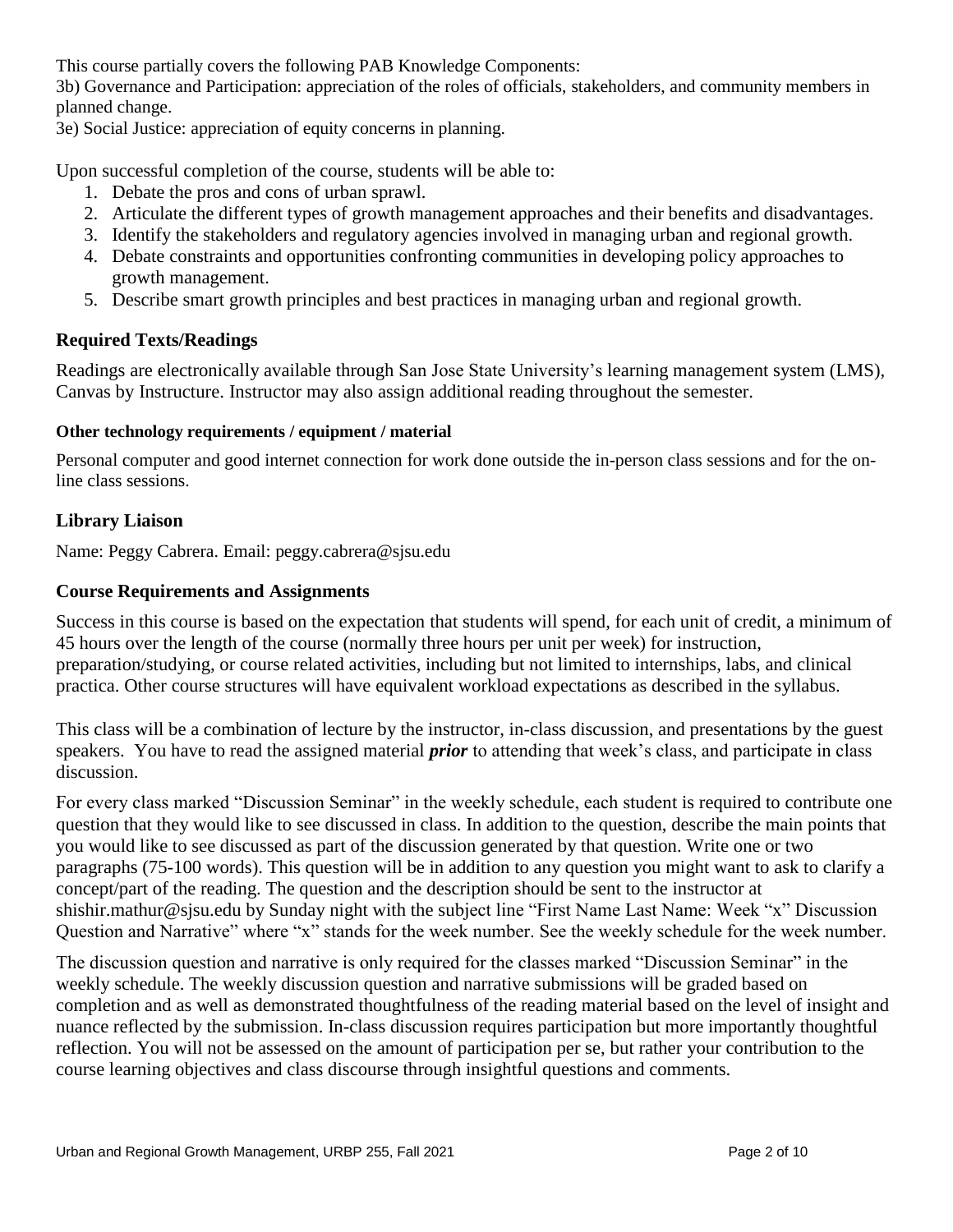Furthermore, you will write two papers and present the findings of the second paper to the class. For the first paper, you will write a memo discussing the pros and cons of sprawl. For the second paper, you will critically examine the growth management/smart growth program of a city or county of your choice. For both the papers, your audience is a busy policy maker who knows little about sprawl and growth management/smart growth. Detailed guidelines about writing the papers will be provided later in the semester at the time the assignments are introduced.

Assignments 6 and 7 constitute the engagement unit, for which you will have to undertake additional activities outside the class hours. These activities include attending public meetings related to growth management issues; writing memos critically analyzing the issues discussed in these public meetings; providing peer responses to such memos written by fellow students; and revising your memo based upon the peer responses. Details on how to complete these activities will be provided on handouts distributed later in the semester.

|                                                       | <b>Percent of</b> |                           |
|-------------------------------------------------------|-------------------|---------------------------|
|                                                       | <b>Course</b>     | <b>Course Learning</b>    |
| <b>Assignments</b>                                    | <b>Grade</b>      | <b>Objectives Covered</b> |
| Assignment 1: One discussion question and narrative   |                   |                           |
| per "discussion seminar" class                        | 5%                | $1-5$                     |
| Assignment 2: In-class discussion                     | 5%                | $1 - 5$                   |
| Assignment 3: Paper 1: Debate pros and cons of        |                   |                           |
| sprawl                                                | 20%               | 1                         |
| Assignment 4: Paper 2 draft: Critique a local         |                   |                           |
| jurisdiction's growth management/ smart growth        |                   |                           |
| program                                               | 10%               | $2 - 5$                   |
| Assignment 5: Paper 2 final: Critique a local         |                   |                           |
| jurisdiction's growth management/smart growth         |                   |                           |
| program                                               | 25%               | $2 - 5$                   |
| Assignment 6: Engagement Unit Activity 1: Attend a    |                   |                           |
| Public Meeting and Write a Reflection Paper           | 10%               | $2 - 5$                   |
| Assignment 7: Engagement Unit Activity 2:             |                   |                           |
| Participate in One Role Playing Group with a Guest    |                   |                           |
| Lecturer and Write a Reflection Paper and a Synthesis |                   |                           |
| Paper                                                 | 15%               | $3-4$                     |
| Assignment 8: Presentation of Paper 2                 | 10%               | $2 - 5$                   |

# **Final Examination or Evaluation**

"Presentation of Paper 2" and "Course Reflection" will constitute the culminating activities for this course.

# **Grading Information**

Grades for the course will be assigned based on your percentage of total points earned on all assignments according to the following distribution:

*A plus = 100 to 96 A = 95 to 93 points A minus = 92 to 90 points B plus = 89 to 87 points B = 86 to 84 points B minus = 83 to 81 points*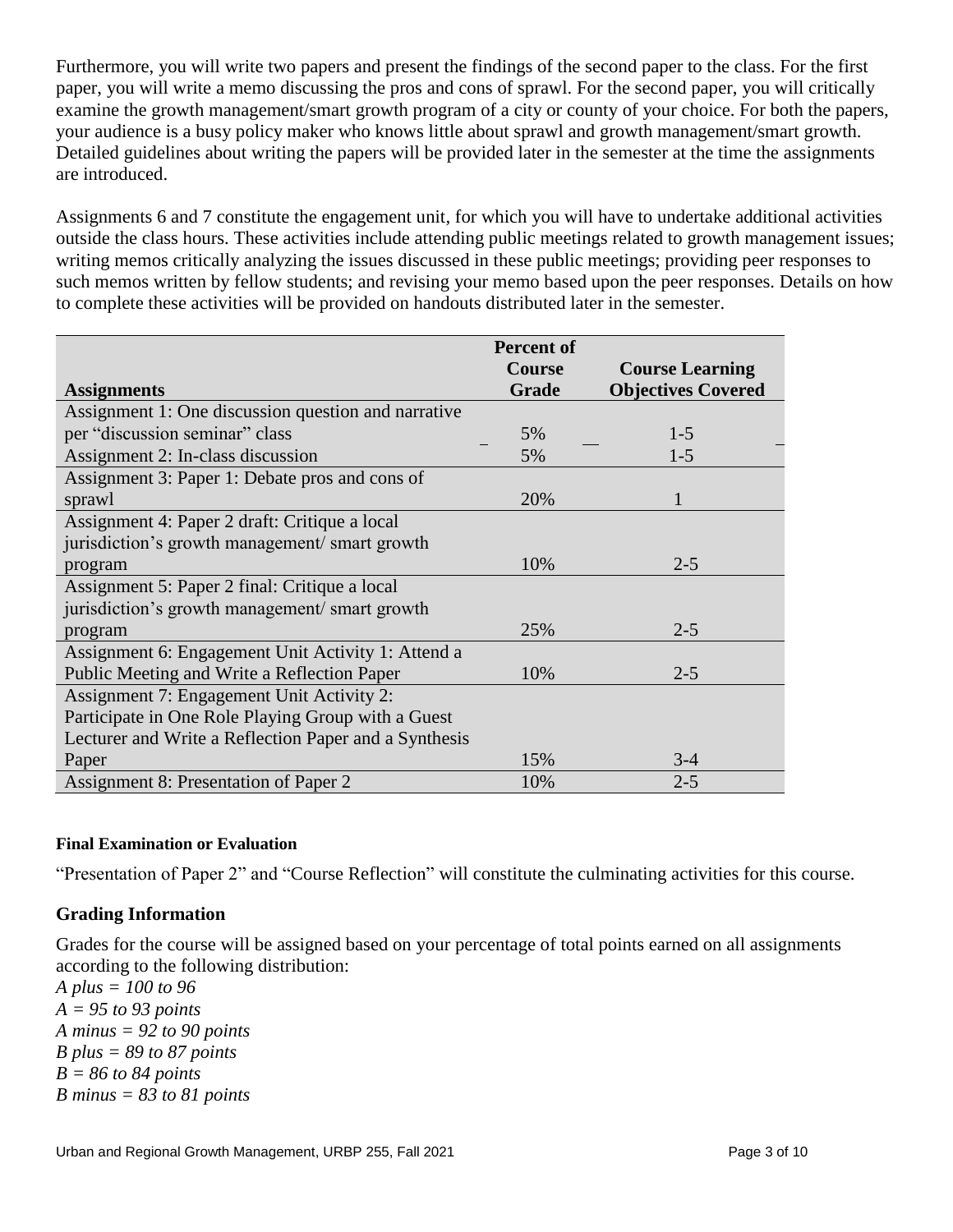*C plus = 80 to 78 points C = 77 to 73 points C minus = 72 to 70 points D plus = 69 to 67 points D = 66 to 63 points D minus = 62 to 60 points F = 59 points or lower* 

# **University Policies**

Per University Policy S16-9, relevant university policy concerning all courses, such as student responsibilities, academic integrity, accommodations, dropping and adding, consent for recording of class, etc. and available student services (e.g. learning assistance, counseling, and other resources) are listed on Syllabus Information web page (<https://www.sjsu.edu/curriculum/courses/syllabus-info.php>). Make sure to visit this page to review and be aware of these university policies and resources.

# **Academic Integrity**

 As a student, your commitment to learning is evidenced by your enrollment at San Jose State University. The members are required to report all infractions to the Office of Student Conduct and Ethical Development. Visit the University Academic Integrity Policy F15-7 requires that you be honest in your academic course work. Faculty Student Conduct and Ethical Development website for information.

# **Plagiarism and Citing Sources Properly**

 Plagiarism is the use of someone else's language, images, data, or ideas without proper attribution. It is a serious offense both in the university and in your professional work. In essence, plagiarism is both theft and lying you have stolen someone else's ideas, then lied by implying that they are your own.

 **Plagiarism will lead to grade penalties and a record filed with the Office of Student Conduct and Ethical Development. In severe cases, students may also fail the course or even be expelled from the university. before you hand in draft or final work. If you are unsure what constitutes plagiarism, it is your responsibility to make sure you clarify the issues** 

Learning when to cite a source and when not to is an art, not a science. However, here are some common examples of plagiarism that you should be careful to avoid:

• Using a sentence (or even a part of a sentence) that someone else wrote without identifying the language as a quote by putting the text in quote marks and referencing the source.

- Paraphrasing somebody else's theory or idea without referencing the source.
- Using a picture or table from a webpage or book without referencing the source.
- Using data some other person or organization has collected without referencing the source.

If you still have questions, feel free to talk to the instructor. There is nothing wrong with asking for help.

# **Citation style**

 It is important to properly cite any references you use in your assignments. The Department of Urban and Regional Planning uses Kate Turabian's *A Manual for Writers of Research Papers, Theses, and Dissertations*, 8th edition (University of Chicago Press, 2013, ISBN 780226816388). Copies are available in the SJSU King Library. Additionally, the book is relatively inexpensive, and you may wish to purchase a copy. Please note that Turabian's book describes two systems for referencing materials: (1) "notes" (footnotes or endnotes), plus a corresponding bibliography, and (2) in-text parenthetical references, plus a corresponding reference list. The instructor prefers the latter.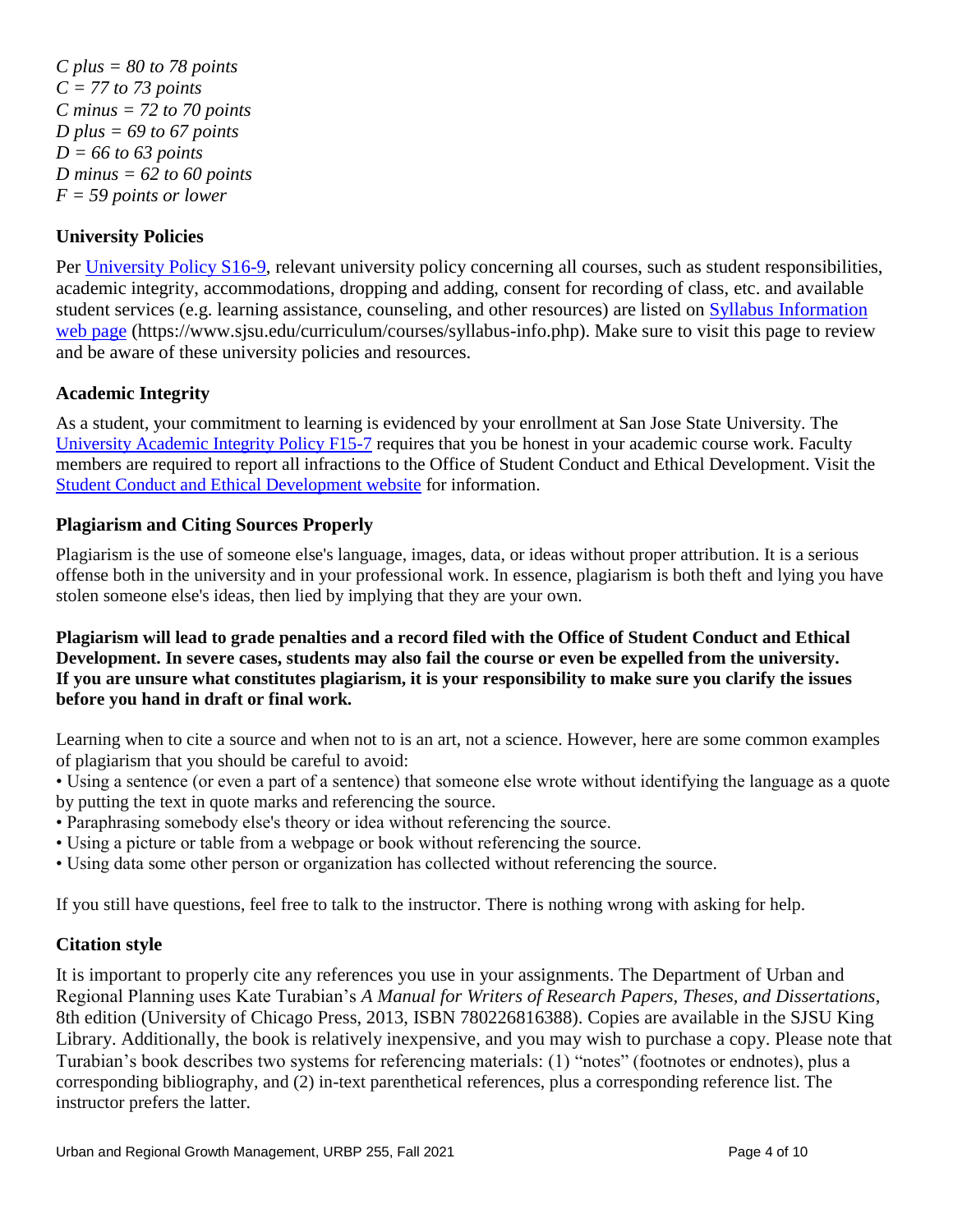# **URBP 255/Urban and Regional Growth Management, Fall 2021, Course Schedule**

(Subject to change with fair notice. Instructor will notify students of the changes in the class and by uploading a revised syllabus on the course webpage)

# **Course Schedule**

**Week 1. August 23**  *Course Overview* 

**Week 2. August 30**  *Sprawl –I: The Debate over Urban Sprawl*  Class Type: Discussion Seminar

#### Reading:

Chapter 1, in Burchell, Robert W., et al. 1998. The Cost of Sprawl-Revisited. TCRP Report Number 39. Washington, D.C.: Federal Transit Administration.

Gordon, Peter, and Harry Richardson. 1997. Are Compact Cities a Desirable Planning Goal? *Journal of the American Planning Association* 63(1): 95–106

Ewing, Reid. 1997. Is Los Angeles Style-Sprawl Desirable? *Journal of the American Planning Association* 63(1): 107–126.

Video: Urban Sprawl: Which U.S. City Sprawls the Most? <https://www.youtube.com/watch?v=t54iKae1SiY>

*Details of Paper #1 handed out* 

#### **Week 3. September 6 – no class (Labor Day!)**

# **Week 4. September 13**

*Sprawl–II: Causes of Sprawl*  Class Type: Discussion Seminar

Reading:

Chapter 2, in Burchell, Robert W., et al. 1998. *The Cost of Sprawl-Revisited*. TCRP Report Number 39. Washington, D.C.: Federal Transit Administration.

Checkoway, Barry. 1980. Large Builders, Federal Housing Programs, and Postwar Suburbanization. *International Journal of Urban and Regional Research* 4(1): 21–45.

Carruther, John. 2003. Growth at the fringe: The Influence of Political Fragmentation in United States Metropolitan Areas. *Papers in Regional Science* 82(4): 475–499.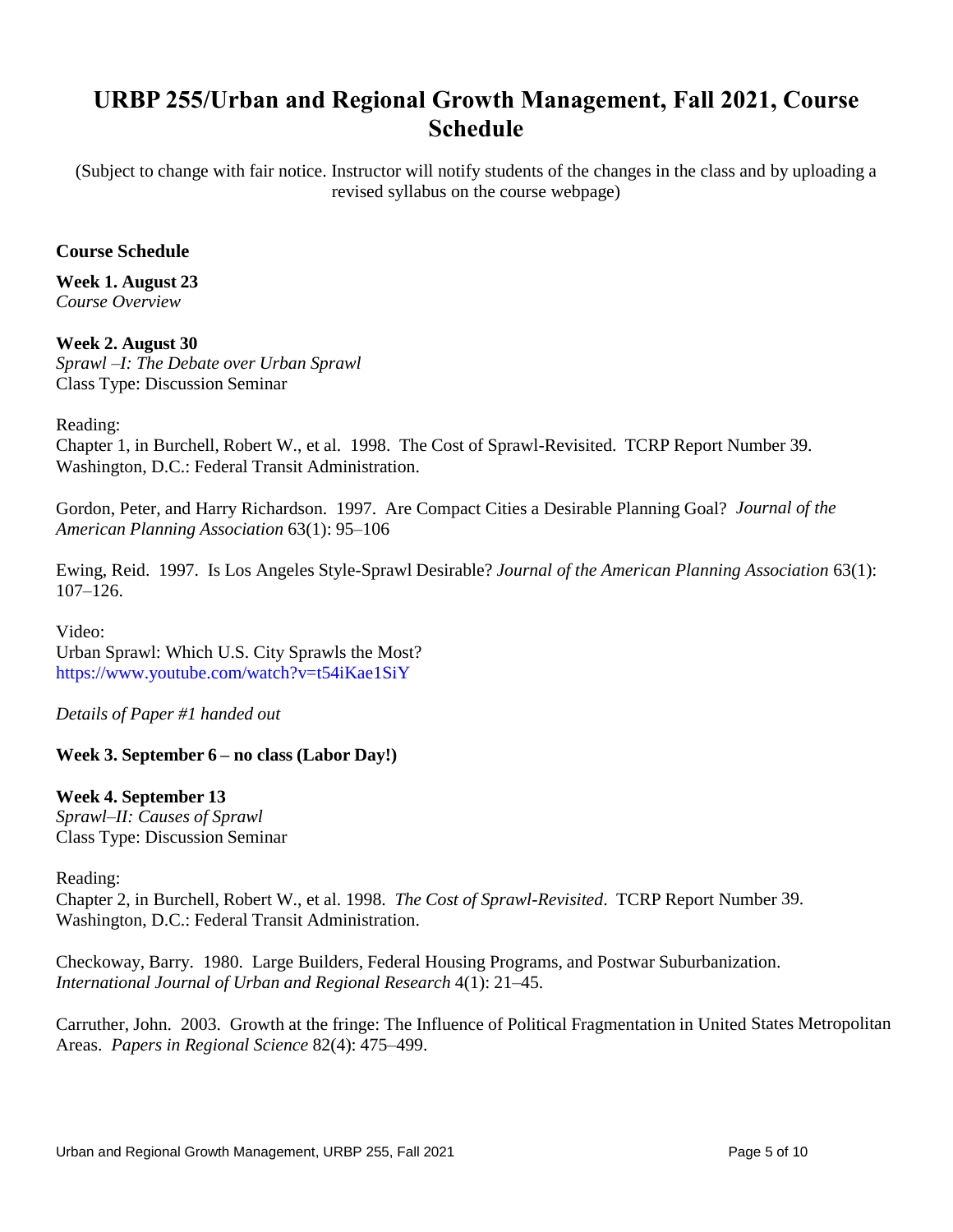Brueckner, Jan K., and Hyun-A Kim. 2003. Urban Sprawl and the Property Tax. *International Tax and Public Finance* 10(1): 5–23.

Cinyabuguma, Matthias, and Virginia McConnell. 2013. Urban Growth Externalities and Neighborhood Incentives: Another Cause of Urban Sprawl. *Journal of Regional Science* 53(2): 332–348.

# **Week 5. September 20**

*Sprawl–III: Costs and Consequences of Sprawl: Socio-Economic and Health/Safety Costs*  Class Type: Discussion Seminar

Reading:

*Economic cost*  Chapter 3-4, in Burchell, Robert W., et al. 1998. *The Cost of Sprawl-Revisited*. TCRP Report Number 39. Washington, D.C.: Federal Transit Administration.

#### *Social costs*

Chapter 6, in Burchell, Robert W., et al. 1998. *The Cost of Sprawl-Revisited*. TCRP Report Number 39. Washington, D.C.: Federal Transit Administration.

Farber, Steven and Xiao Li. 2013. Urban sprawl and social interaction potential: an empirical analysis of large metropolitan regions in the United States. *Journal of Transport Geography* 31: 267**–**277.

## *Health and safety costs*

 *International Journal of Environmental Research and Public Health* 15(5): 861. Hamidi, Shima, et al. 2018. Associations between Urban Sprawl and Life Expectancy in the United States.

Ewing, Reid, Shima Hamidi, and James Grace. 2016. Urban sprawl as a risk factor in motor vehicle crashes. *Urban Studies* 53: 247–266.

# **Week 6. September 27**

*Sprawl–IV: Costs and Consequences of Sprawl: Environmental Costs; Converging Views*  Class Type: Discussion Seminar

#### *Environmental Cost*

Chapter 5, in Burchell, Robert W., et al. 1998. *The Cost of Sprawl-Revisited*. TCRP Report Number 39. Washington, D.C.: Federal Transit Administration.

#### *Converging Views*

Ewing, Reid and Shima Hamidi. 2015. Compactness versus Sprawl: A Review of Recent Evidence from the United States. *Journal of Planning Literature* 30(4): 413–432.

*Growth Management and Smart Growth: Introduction*  Reading:

Porter, Douglas. 1999. Reinventing Growth Management for the 21<sup>st</sup> Century. *William and Mary Environmental Law and Policy Review*, 23(3): 705–738.

Ye, Lin., Sumedha Mandpe, and Peter B. Meyer. 2005. What Is "Smart Growth?"—Really? *Journal of Planning Literature* 19(3): 301–315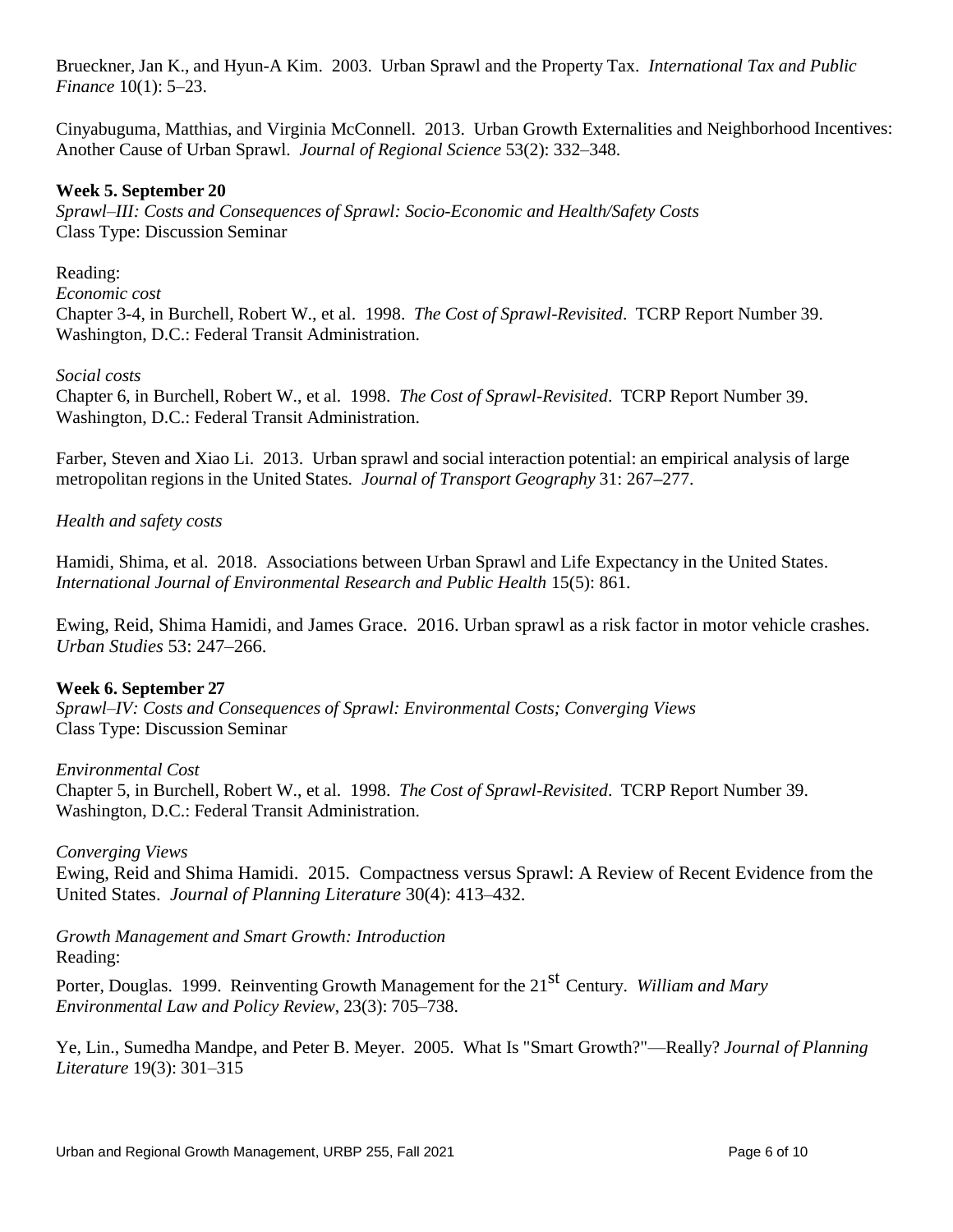# **Week 7. October 4**

*State Growth Management Programs*  Class Type: Discussion Seminar

Reading:

Weitz, Jerry. 1999. From Quiet Revolution to Smart Growth: State Growth Management Programs, 1960 to 1999. *Journal of Planning Literature* 14(2): 266–337.

Weitz, Jerry. 2010. The Next Wave in Growth Management. *The Urban Lawyer* 42/43 (4/1): 407–416.

 Weitz, Jerry. 2020. Retrenchment and Demise of State Growth Management Programs. *Journal of Comparative Urban Law and Policy* 4(1): 45–55.

Ben-Zadok, Efraim. 2005. Consistency, Concurrency and Compact Development: Three Faces of Growth Management Implementation in Florida. *Urban Studies* 42(12): 2167–2190.

Hamin, Elisabeth M. 2003. Legislating Growth Management: Power, Politics, and Planning. *Journal of the American Planning Association* 69(4):368–380.

 *Paper #1 Due* (Email at [shishir.mathur@sjsu.edu](mailto:shishir.mathur@sjsu.edu) with the subject line: URBP 255, First Name, Last Name, Paper 1) *Details of Paper #2 handed out* 

## **Week 8. October 11**

*Regional Growth Management Programs*  Guest Speaker: TBD Class Type: Guest Lecture + Discussion

Wheeler, Stephen. 2002. The New Regionalism: Key Characteristics of an Emerging Movement. *Journal of the American Planning Association* 68(3): 267–278

Chapin, Timothy. 2012. From Growth Controls, to Comprehensive Planning, to Smart Growth: Planning's Emerging Fourth Wave. *Journal of the American Planning Association* 78(1): 5**–**15.

Institute for Local Government*.* 2011*. Understanding SB 375: Regional Planning for Housing, Transportation, and the Environment.* Sacramento: Institute for Local Government.

Association of Bay Area Governments (ABAG) and Metropolitan Transportation Commission MTC. 2013. *Draft Plan Bay Area 2050*. Oakland: ABAG and MTC. At the minimum, skim the report.

 How can we make a better Bay Area? Video: <https://www.youtube.com/watch?v=H1MvU-47jnM>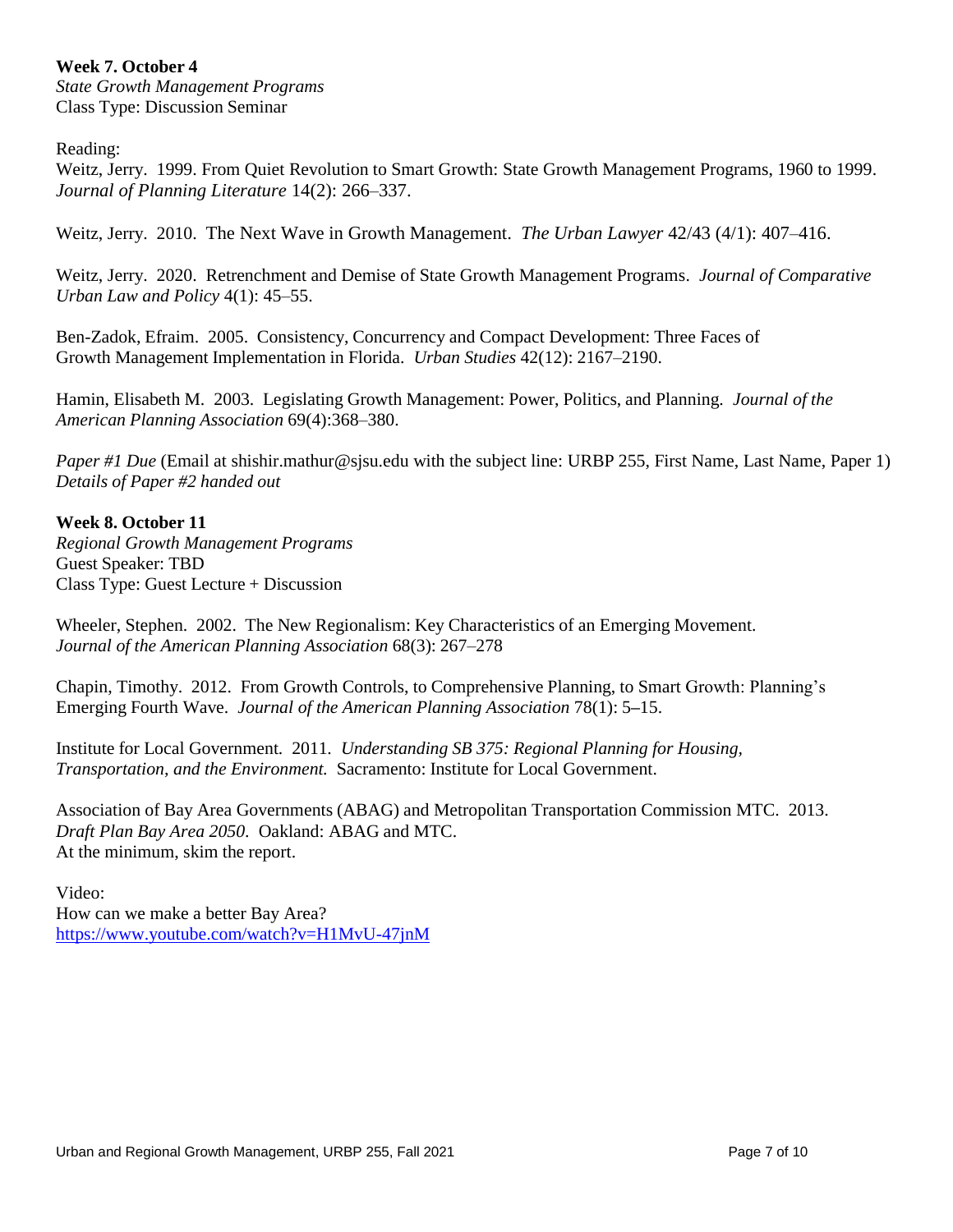# **Week 9. October 18**

*Local Growth Management / Smart Growth Programs and Tools*  Class Type: Discussion Seminar

#### Reading:

Tassilo, Herrschel. 2013. Competitiveness and sustainability: can 'smart city regionalism' square the circle? *Urban Studies* 50(11): 2332–2348.

Carlson, Daniel, and Shishir Mathur. 2004. Can We Tell if Smart Growth Aids or Thwarts Affordable Housing? In *Growth Management and Affordable Housing: Do They Conflict*?, ed. Anthony Downs, 20–66. Washington, DC: Brookings Institution Press*.* 

Wheeler, Stephen. 2002. *Smart Infill: Creating More Livable Communities in the Bay Area*. San Francisco: Greenbelt Alliance. [http://www.abag.ca.gov/planning/housingneeds/pdf/resources/Smart\\_Infill.pdf](http://www.abag.ca.gov/planning/housingneeds/pdf/resources/Smart_Infill.pdf) (accessed August 18, 2014).

California Governor's Office of Planning and Research (CGOPR). 2012. *Overview of the California Environmental Review and Permit Approval Process*.

## **Week 10. October 25**

*Efficacy of Growth Management / Smart Growth: Physical Dimension*  Guest Speaker: TBD Class Type: Guest Lecture + Discussion

Reading:

Dawkins, Casey J., and Arthur C. Nelson. 2003. State Growth Management Programs and Central-City Revitalization. *Journal of the American Planning Association* 69(4):381–396.

Song, Yan, and Gerrit-Jan Knaap. 2004. Measuring Urban Form Is Portland Winning the War on Sprawl? *Journal of the American Planning Association* 70(2): 210–225

Paulsen, Kurt. 2013. The Effects of Growth Management on the Spatial Extent of Urban Development, Revisited. *Land Economics* 89(2): 193–210.

Hanlon, Bernadette, Mare Howland, and Michael McGuire. 2012. Hotspots for Growth: Does Maryland's Priority Funding Area Program Reduce Sprawl? *Journal of the American Planning Association* 78(3): 256–268.

#### **Week 11. November 1**

*Efficacy of Growth Management / Smart Growth: Socio-Economic Dimension*  Class Type: Discussion Seminar

Reading:

Portney, Kent. 2013. Local sustainability policies and programs as economic development: Is the new economic development sustainable development? *Cityscape* 15(1):45–62.

Fainstein, Susan S. 2005. Cities and Diversity: Should We Want it? Can We Plan for it? *Urban Affairs Review* 41:  $3-19.$ 

Rast, Joel. 2006. Environmental Justice and the New Regionalism. *Journal of Planning Education and Research*  25(3): 249–263.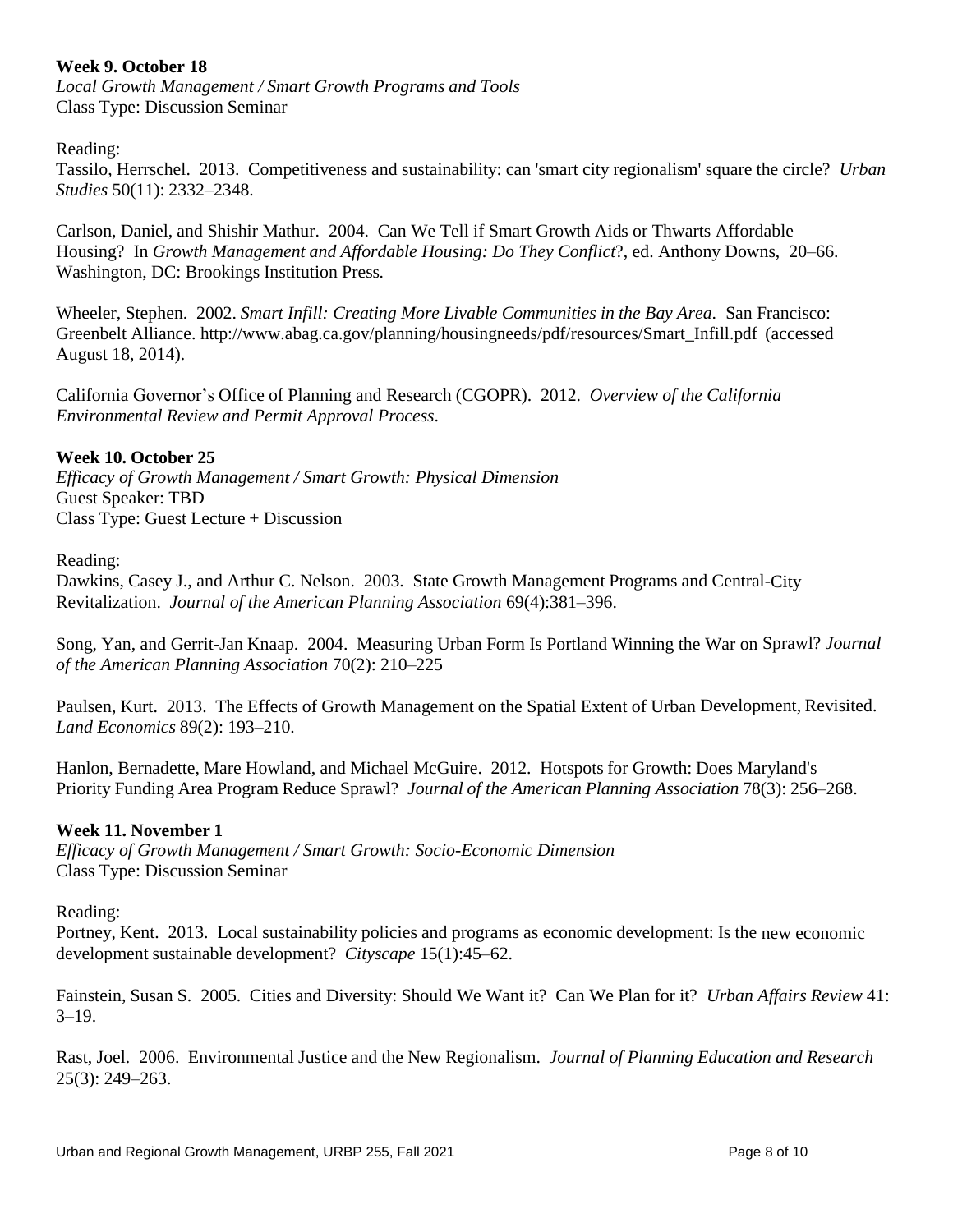Tretter, Eliot. 2013. Sustainability and Neoliberal Urban Development: The Environment, Crime and the Remaking of Austin's Downtown. *Urban Studies* 50(11): 2222–2237.

# **Week 12. November 8**

*Growth Management /Smart Growth: Environmental/Health Dimension*  Guest Speaker: TBD Class Type: Guest Lecture + Discussion

*Environmental/Health Dimension*:

Barbour, Elisa, and Elizabeth Deakin. 2012. Smart Growth Planning for Climate Protection: Evaluating California's Senate Bill 375. *Journal of the American Planning Association* 78(1): 70–86.

Stone, Brian, et al. 2007. Is Compact Growth Good for Air Quality? *Journal of the American Planning Association* 73(4): 404–420.

Winkelman, Steve. 2007. Comment on Stone: Could the Worst of Times for the Planet Be the Best of Times for Planning? *Journal of the American Planning Association* 73(4): 418–420.

Smith, Gavin, Dylan Sandler, and Mikey Goralink. 2013. Assessing State Policy Linking Disaster Recovery, Smart Growth, and Resilience in Vermont following Tropical Irene. *Vermont Journal of Environmental Law* 15: 67–10.

## **Week 13. November 15**

*Growth Management /Smart Growth: Housing Affordability*  Class Type: Discussion Seminar

Reading:

Addison, Carey, Sumei Zhang, and Bradley Coomes. 2013. Smart Growth and Housing Affordability: A Review of Regulatory Mechanisms and Planning Practices. *Journal of Planning Literature* 28(3): 215-257.

 Mathur, S. 2019. Impact of an Urban Growth Boundary Across the Entire House Price Spectrum: The Two-Stage Quantile Spatial Regression Approach. *Land Use Policy* 80:88–94.

*Draft Paper #2 Due* (Bring a hard copy to the class and also email at [shishir.mathur@sjsu.edu](mailto:shishir.mathur@sjsu.edu) with the following subject line: URBP255 Draft Paper 2 First Name, Last Name, Draft Paper 2. The instructor will distribute the paper among your class mates.)

#### **Week 14. November 22**

*New Approaches to Built Environment: New Urbanism, Form-Based Codes, TOD, Neo Traditional Communities, and Walk-able Suburbs*  Class Type: Discussion Seminar

Reading:

Congress for the New Urbanism. 2001. *Charter of the New Urbanism*.

Talen, Emily. 2013. Zoning for and against sprawl: The case for form-based codes. *Journal of Urban Design* 18(2): 175–200.

Goetz, 2013. Suburban Sprawl or Urban Centres: Tensions and Contradictions of Smart Growth Approaches in Denver, Colorado. *Urban Studies* 50(11): 2178–2195.